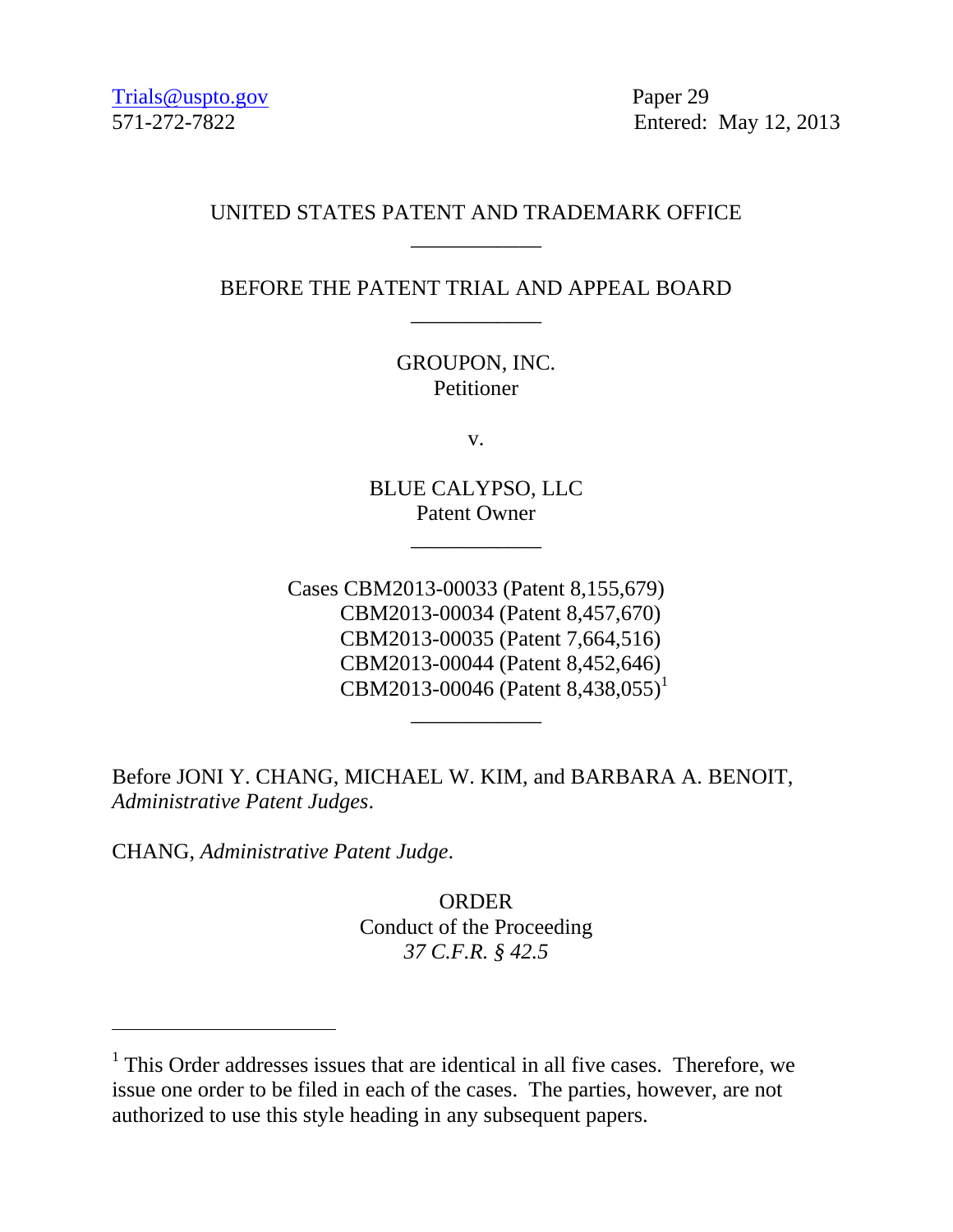$\overline{a}$ 

CBM2013-00033 (Patent 8,155,679) CBM2013-00044 (Patent 8,452,646)

On May 8, 2014, a telephone conference call was held between respective counsel for the parties, and Judges Chang, Kim, and Benoit for the aboveidentified proceedings.<sup>2</sup> Petitioner initiated the call to discuss whether Patent Owner waived the argument—Ratsimor<sup>3</sup> is not a "printed publication"—as Patent Owner did not serve an objection to evidence under 37 C.F.R. § 42.64(b), concerning Ratsimor's publication date.

During the conference call, Petitioner also requested three additional pages for its Reply. Patent Owner sought leave to file a motion to submit supplemental information. We address each of the parties' issues in turn.

### *1. The differences between admissibility of evidence and sufficiency of evidence*

Petitioner argued that, because Patent Owner failed to serve an objection to evidence under 37 C.F.R. § 42.64(b) for Petitioner's expert declaration regarding Ratsimor's publication date (Ex. 1008 ¶ 2), Patent Owner waived the argument that Ratsimor is not a "printed publication" under 35 U.S.C. § 102(b). According to Petitioner, Patent Owner's failure to serve an objection to evidence deprived Petitioner the opportunity to provide supplemental evidence.

Patent Owner disagreed with Petitioner's contention, arguing that an objection under 37 C.F.R. § 42.64(b)(1) is related to the *admissibility* of evidence

 $2^2$  For the purpose of clarity and expediency, we treat CBM2013-00033 as representative, and all citations are to CBM2013-00033 unless otherwise noted.

<sup>&</sup>lt;sup>3</sup> Ratsimor, Olga, et al., Technical Report TR-CS-03-27 "Intelligent Ad Hoc Marketing Within Hotspot Networks," published November 2003 (Ex. 1006). Petitioner relies upon Ratsimor for at least one of the instituted grounds of unpatentability. Paper 10, 40.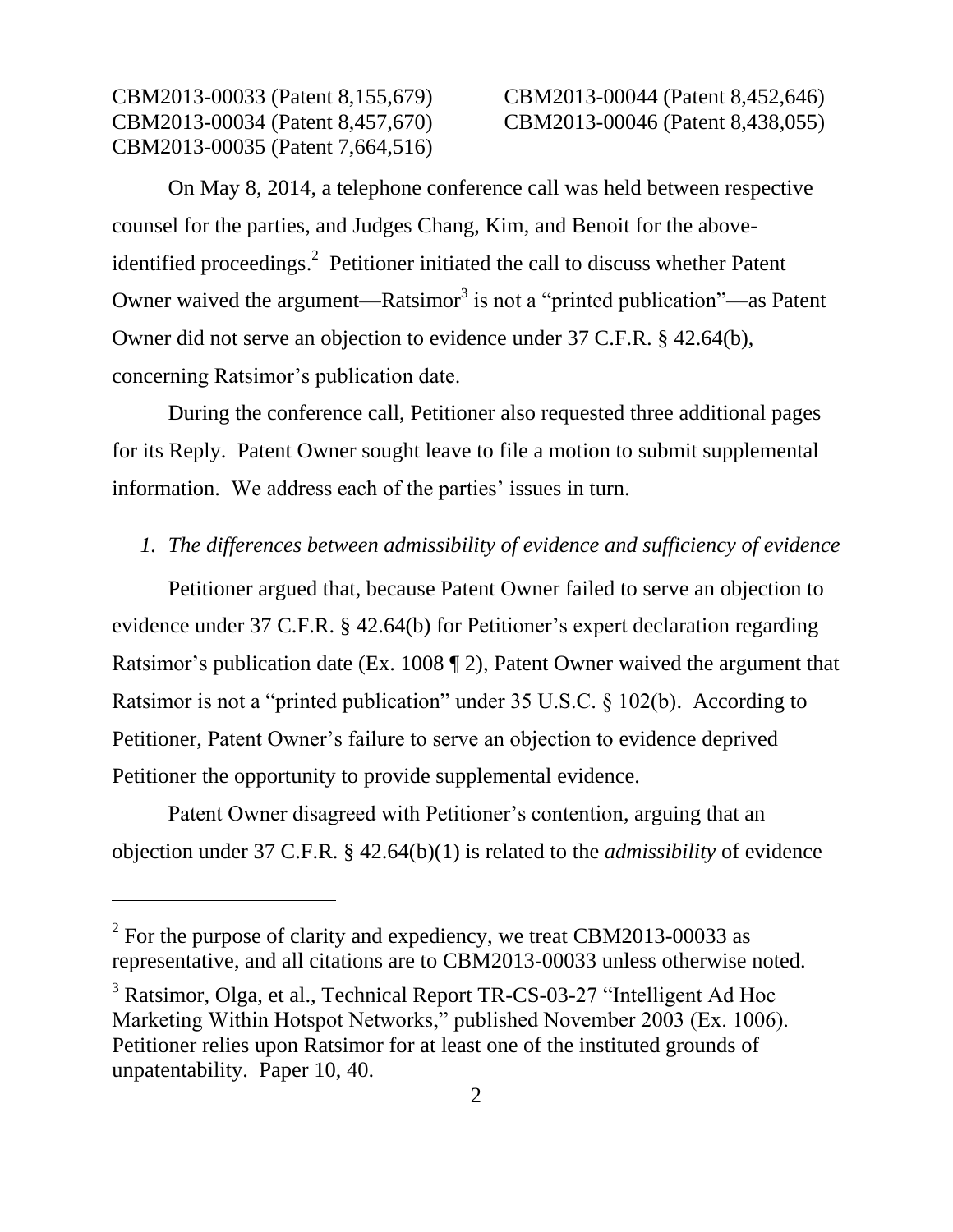CBM2013-00033 (Patent 8,155,679) CBM2013-00044 (Patent 8,452,646)

(e.g., authenticity or hearsay), which is not a requirement for challenging the *sufficiency* of the evidence to prove a particular fact (e.g., the weight of the evidence). According to Patent Owner, its argument—Petitioner fails to provide *sufficient* evidence to establish that Ratsimor is a "printed publication"—is related to the *sufficiency* of the evidence, and, therefore, such an argument is submitted appropriately in a patent owner response.

As support, Patent Owner directed our attention to the discussion in

#### *Bloomberg Inc. v. Markets-Alert Pty Ltd.*:

As explained by the Board, parties may raise issues related to admissibility of evidence (e.g., authenticity or hearsay) in a motion to exclude. *See* 37 C.F.R. §§ 42.64 and 42.62. In contrast, issues related to credibility and the weight of the evidence should be raised in responses and replies. Further, a motion to exclude may not be used to challenge the sufficiency of the evidence to prove a particular fact, or to present arguments that should have been presented in responses or replies. For instance, arguments related to the issue of whether a U.S. patent or U.S. application publication is prior art under 35 U.S.C. § 102(e) against a substituted claim should be presented in a reply rather than in a motion to exclude.

CBM2013-00005, slip op. at 5, (PTAB Nov. 15, 2013) (Paper 56).

Patent Owner further informed the Board that Patent Owner is *not*

challenging the *admissibility* of Petition's expert testimony (Ex. 1008 ¶ 2). Nor

will Patent Owner file a motion to exclude that evidence.

We agree with Patent Owner that an objection to evidence under 37 C.F.R. § 42.64 is not necessary to preserve its right to challenge the *sufficiency* of evidence in a patent owner response. In fact, such an objection would not have been proper if there is no basis for challenging the *admissibility* of evidence.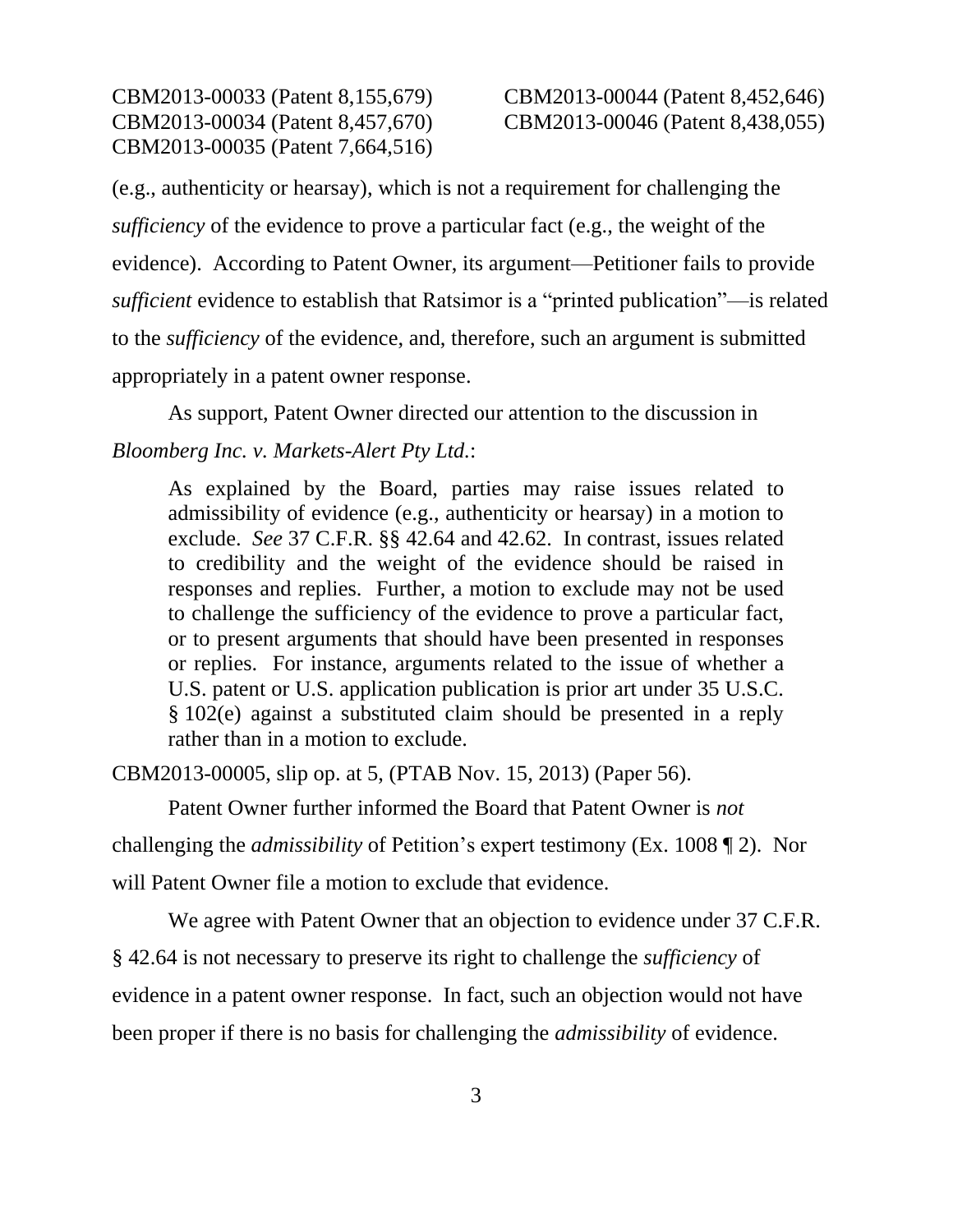# CBM2013-00033 (Patent 8,155,679) CBM2013-00044 (Patent 8,452,646)

We are not persuaded by Petitioner's contention that Patent Owner waived the argument that Ratsimor is not a "printed publication," unless Patent Owner has served an objection to evidence under 37 C.F.R. § 42.64(b), concerning Ratsimor's publication date. Petitioner is confusing two separate and distinct challenges: (1) the *admissibility* of evidence (e.g., authenticity or hearsay), which requires the opposing party to serve an objection to evidence under 37 C.F.R. § 42.64(b), in order to preserve the right to file a motion to exclude evidence; and (2) the *sufficiency* of evidence to prove a particular fact (e.g., whether the evidence is *sufficient* to demonstrate, by a preponderance of evidence, that a reference is a "printed publication" under 35 U.S.C. § 102(b)). As Patent Owner indicated during the conference call, it is not challenging the *admissibility* of evidence (e.g., authenticity or hearsay).

To support its position, Petitioner directed our attention to the decisions entered in *LKQ Corp. v. Clearlamp, LLC*, IPR2013-00020, slip op. 4 (PTAB Mar. 5, 2013) (Paper 17), and *Motorola Solutions, Inc. v. Mobile Scanning Tech., LLC*, IPR2013-00093, slip op. 2 (PTAB July 16, 2013) (Paper 39). However, neither case relates to waiver of argument. In fact, both cases are related to the *admissibility* of evidence (e.g., authenticity or hearsay), rather than, as here, the *sufficiency* of evidence. In *LKQ*, the decision dismissed the patent owner's motion to exclude evidence, where patent owner alleged that the evidence was *unauthenticated* and *inadmissible hearsay*. *LKQ*, slip op. at 4. The main issue in that decision is that patent owner's motion to exclude was filed *prematurely* in a patent owner preliminary response, and, as noted in the decision, patent owner should have followed the procedure under 37 C.F.R. § 42.64 for objecting to the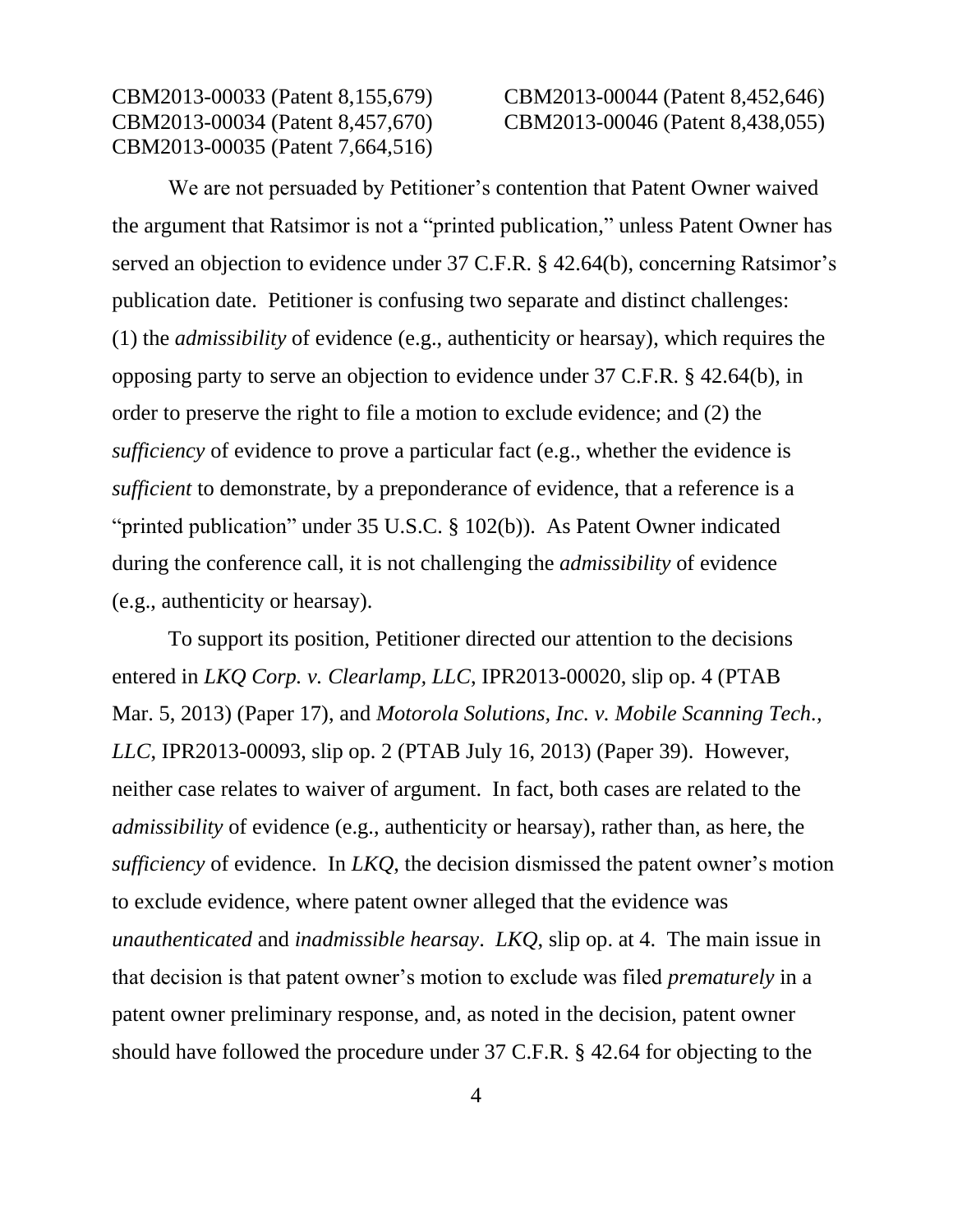CBM2013-00033 (Patent 8,155,679) CBM2013-00044 (Patent 8,452,646)

*admissibility* of the evidence. *Id*. In *Motorola Solutions*, the decision granted the petitioner's request to file supplemental evidence in response to patent owner's contention made also in a patent owner preliminary response, that the documents had not been *authenticated*. *Motorola Solutions*, slip op. at 2. Therefore, those cases cited by Petitioner do not support Petitioner's position that Patent Owner's argument for the *sufficiency* of evidence is waived and cannot be presented in a patent owner response, unless an objection to evidence under 37 C.F.R. § 42.64 has been served.

We also are not persuaded by Petitioner's argument that Patent Owner's action—merely challenging the *sufficiency* of evidence, rather than challenging both the *admissibility* and *sufficiency* of evidence—prejudice Petitioner. As we explained during the conference call, Petitioner may file a Reply with supporting evidence responding to Patent Owner's argument.

For the foregoing reasons, we determine that Patent Owner did not waive its argument that Ratsimor is not a "printed publication" under 35 U.S.C. § 102(b).

#### *2. Three additional pages for Petitioner's Reply*

Petitioner requested three additional pages for its Reply should the Board determine that Patent Owner did not waive the "printed publication" argument. Patent Owner opposed Petitioner's request, arguing that Petitioner, as the moving party, has the burden of proof to establish that the challenged claims are unpatentable. According to Patent Owner, Petitioner should have submitted sufficient showing, in its Petition, to establish that Ratsimor is a "printed publication." In response, Petitioner noted that the Board, in the Decision on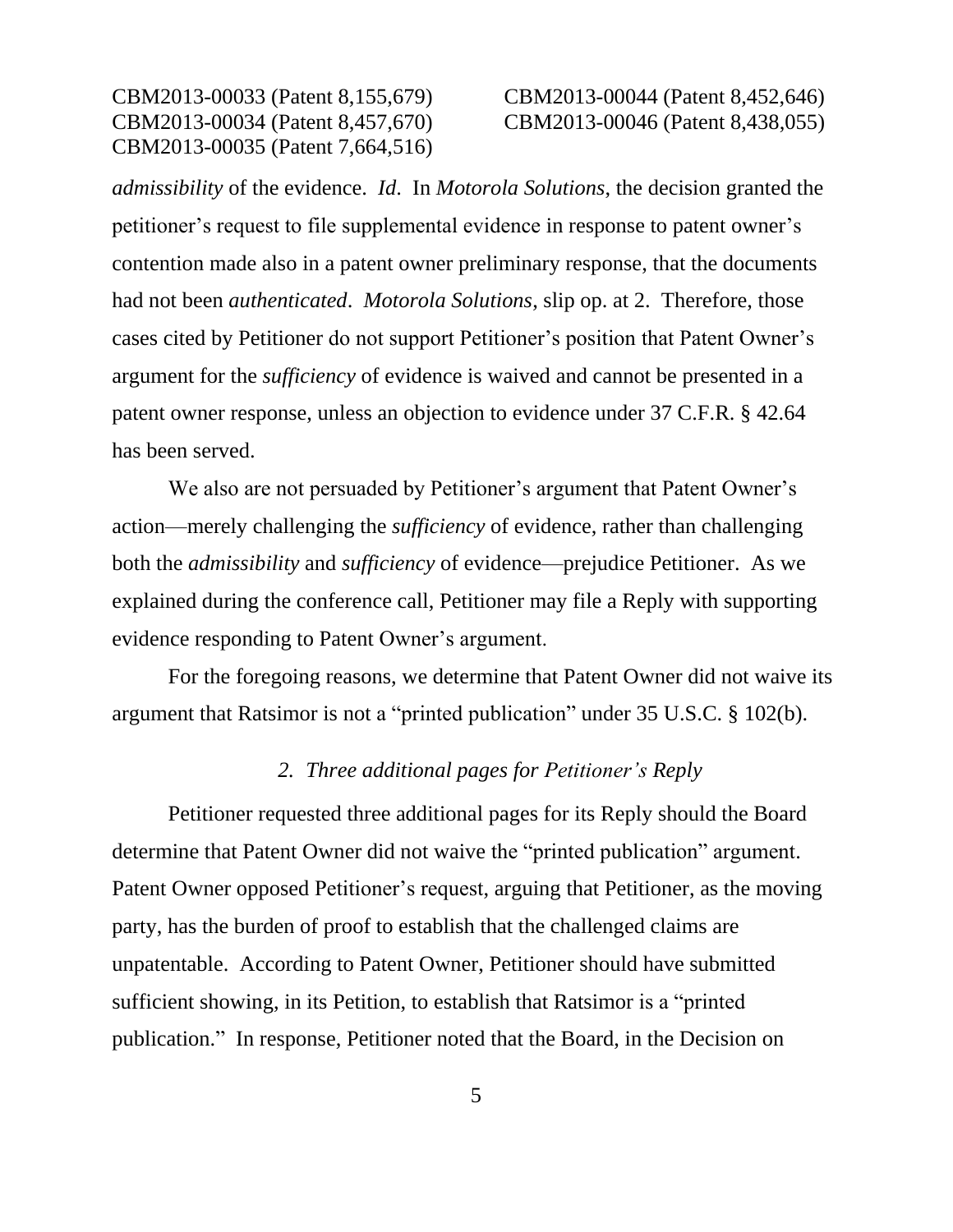# CBM2013-00033 (Patent 8,155,679) CBM2013-00044 (Patent 8,452,646)

Institution (Paper 10, 23-24), determined that Petitioner has demonstrated that it is more likely than not that the challenged claims are unpatentable, and the Board was not persuaded by Patent Owner's argument, submitted in the patent owner preliminary response, that Petitioner has failed to establish that Ratsimor is a "printed publication."

Upon consideration of the parties' contentions, we determine that Petitioner's request did not present extraordinary circumstances that justified three additional pages for its Reply. Many petitioners have been able to limit their replies to 15 pages, responding to "printed publication" issues as well as other patentability arguments. *See, e.g.*, *EMC Corp. v. PersonalWeb Tech., LLC*, IPR2013-00085, slip op. 14-15 (PTAB Oct. 14, 2013) (Paper 48). A reply should only respond to arguments raised in the patent owner response, regarding grounds of unpatentability that were instituted. 37 C.F.R. § 42.23. Notably, we observe that only three grounds of unpatentability based on two references were instituted in the instant proceeding. Paper 10, 40. Furthermore, Petitioner may file expert declaration or other evidence in support of its Reply.

For the foregoing reasons, Petitioner's request for three additional pages for its Reply is *denied.*

### *3. Motion to submit supplemental information*

Patent Owner requested leave to file a motion to submit supplemental information under 37 C.F.R. § 42.123(b), for filing its supplemental evidence served in response to Petitioner's evidentiary objection. However, Patent Owner indicated that its request is *contingent* upon whether the Board grants Petitioner's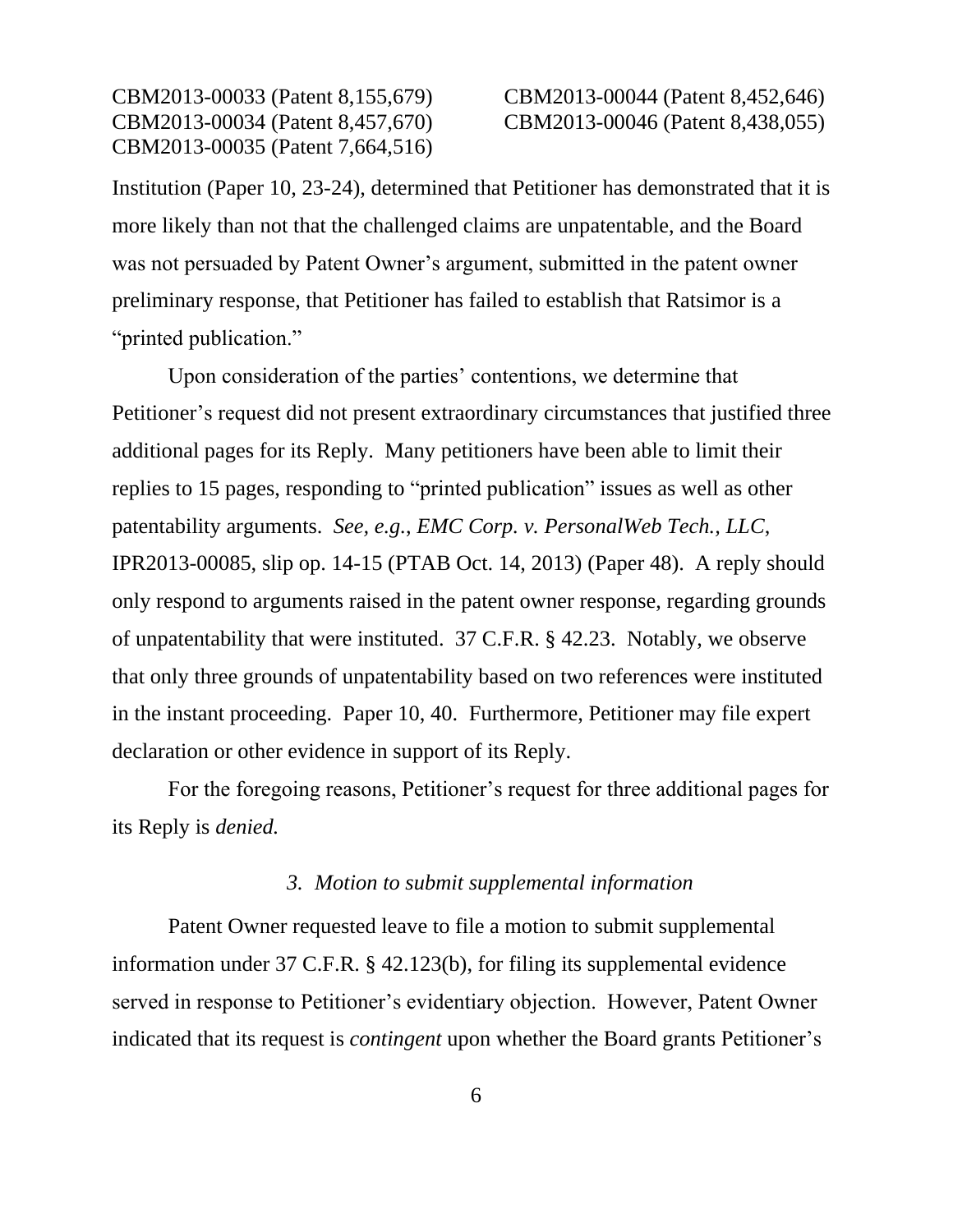CBM2013-00033 (Patent 8,155,679) CBM2013-00044 (Patent 8,452,646) CBM2013-00034 (Patent 8,457,670) CBM2013-00046 (Patent 8,438,055) CBM2013-00035 (Patent 7,664,516)

request for three additional pages for its Reply. As we articulated above, Petitioner's request is denied, and, therefore, Patent Owner's request also is *denied*.

#### *Order*

It is

ORDERED that Patent Owner did *not waive* its argument that Ratsimor is not a "printed publication," and such argument is presented appropriately in a patent owner response;

FURTHER ORDERED that Petitioner's request for three additional pages for its Reply is *denied*; and

FURTHER ORDERED that Patent Owner's contingent request for leave to file a motion to submit supplemental information under 37 C.F.R. § 42.123(b) is *denied*.